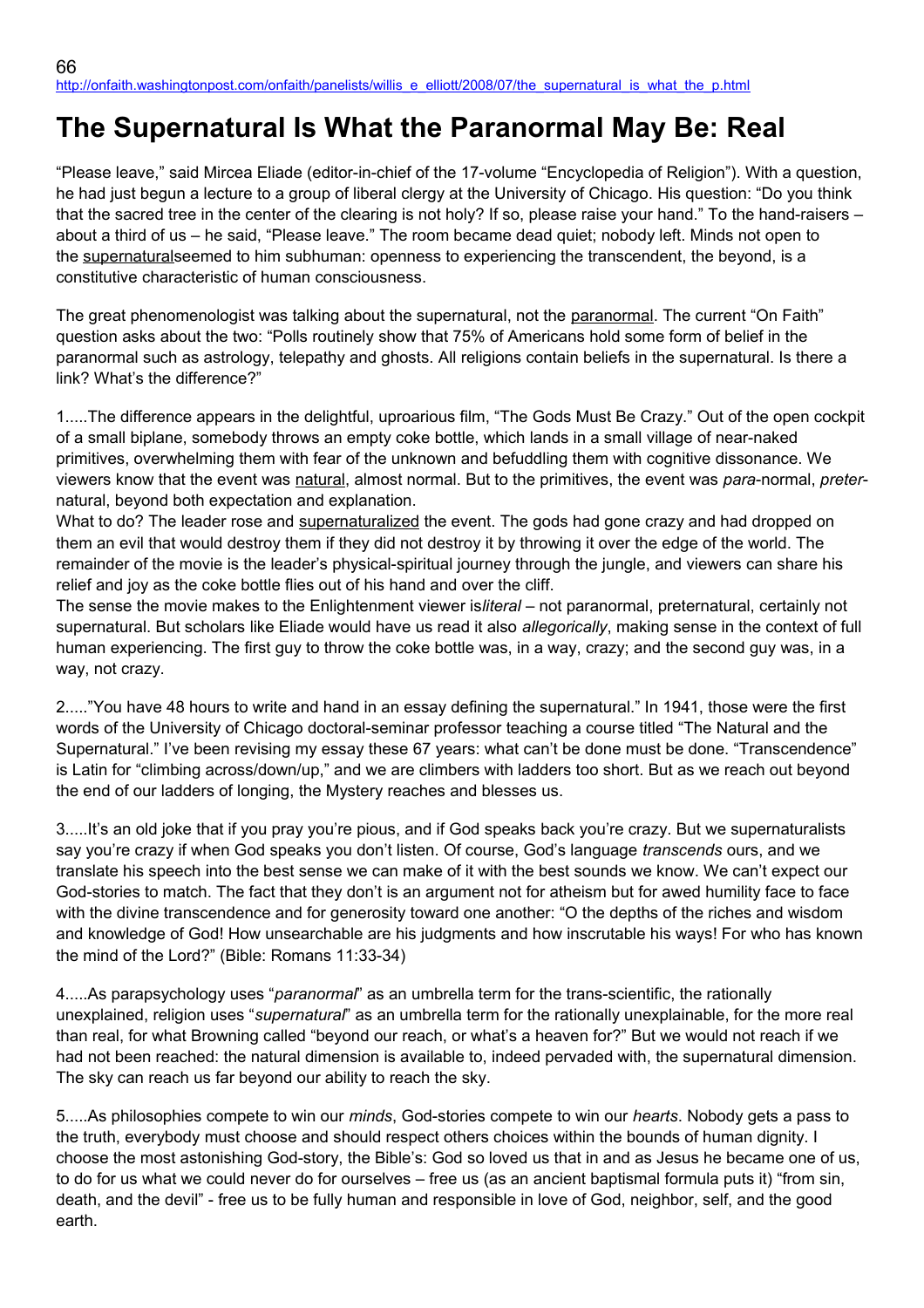

**Comments Please report offensive comments below.**

Pagan I understand that view point it is wrong, but I understand it. Because I will not accept that something someone else considers to be Holy as Holy does not render me incapable of understanding that to them it is holy.

Also understand as a Christian I do not Consider the cross to be holy, only Him, who gave up his life that mine own might be spared, do I consider to be Holy.

**POSTED BY: GARYD | JULY 21, 2008 11:01 PM [REPORT OFFENSIVE COMMENT](mailto:blogs@washingtonpost.com?subject=On%20Faith%20Panelists%20Blog%20%20%7C%20%20Garyd%20%20%7C%20%20The%20Supernatural%20Is%20What%20the%20Paranormal%20May%20Be:%20Real%20%20%7C%20%204296713&body=%0D%0D%0D%0D%0D================%0D?__mode=view%26_type=comment%26id=4296713%26blog_id=618)**

BS and more BS

**POSTED BY: ANONYMOUS | JULY 21, 2008 9:55 PM [REPORT OFFENSIVE COMMENT](mailto:blogs@washingtonpost.com?subject=On%20Faith%20Panelists%20Blog%20%20%7C%20%20Anonymous%20%20%7C%20%20The%20Supernatural%20Is%20What%20the%20Paranormal%20May%20Be:%20Real%20%20%7C%20%204295870&body=%0D%0D%0D%0D%0D================%0D?__mode=view%26_type=comment%26id=4295870%26blog_id=618)**

The usual way of getting god into a person's head is through the age old practice of childhood indoctrination.

Catholics indoctrinate their children into the Catholic faith, Evangelicals indoctrinate their children into the Evangelical faith, Mormons indoctrinate their children into the Mormon faith, Shia Muslims indoctrinate their children into the Shia Muslim faith, Sunni Muslims indoctrinate their children into the Sunni Muslim faith, Hindus indoctrinate their children into one of the many Gods of the Hindu faith, Sikhs indoctrinate their children into the Sikh faith, Jews indoctrinate their children into the Jewish faith. I don't know what Pagans do. I assume indoctrination would be involved. It is the one sure fire way of getting god into people's heads, (any god, any head) get it in their heads when they are too young to realize how absurd it all is. Then they'll believe forever, and believe nonsense makes sense.

O cruel world, how can we end this madness?

**POSTED BY: E. PONSONBY-SMALLPIECE | JULY 21, 2008 6:52 PM [REPORT OFFENSIVE COMMENT](mailto:blogs@washingtonpost.com?subject=On%20Faith%20Panelists%20Blog%20%20%7C%20%20E.%20Ponsonby-Smallpiece%20%20%7C%20%20The%20Supernatural%20Is%20What%20the%20Paranormal%20May%20Be:%20Real%20%20%7C%20%204293885&body=%0D%0D%0D%0D%0D================%0D?__mode=view%26_type=comment%26id=4293885%26blog_id=618)**

Terra.

Brilliant Terra, you certainly check-mated Andrew with your icy logic.

You have convinced me and anyone else who read your comments that gods exist, otherwise how can we imagine them in the first place unless they actually exist?????????

And now I believe in Santa, the Tooth fairy, and the Flying Spaghetti Monster too,for the same reason.

Thank you Terra for enlarging my world.

You are obviously a scientist.

**POSTED BY: YOYO | JULY 21, 2008 5:42 PM [REPORT OFFENSIVE COMMENT](mailto:blogs@washingtonpost.com?subject=On%20Faith%20Panelists%20Blog%20%20%7C%20%20yoyo%20%20%7C%20%20The%20Supernatural%20Is%20What%20the%20Paranormal%20May%20Be:%20Real%20%20%7C%20%204293111&body=%0D%0D%0D%0D%0D================%0D?__mode=view%26_type=comment%26id=4293111%26blog_id=618)**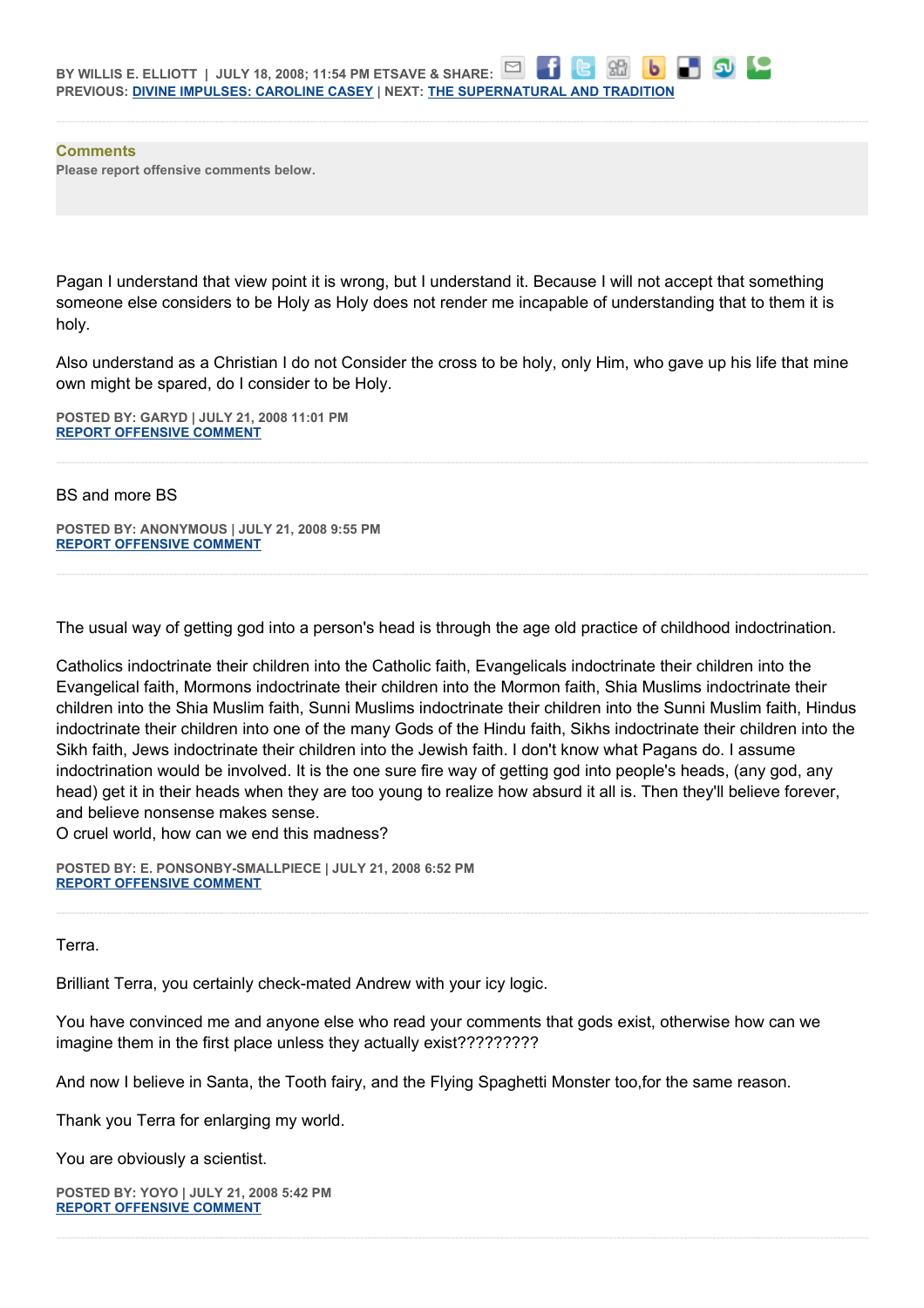Andrew says,

"In the opinion of many there is no supernatural or paranormal world outside of the imagination."

Right on!

Terra says,

"You say its all in the imagination...ok...where did the idea come from before it was in the imagination? We all have that eureka moment...where did it come from? If you do not know it first, how can we know it ever?"

Too bad! Imagination doesn't make things real! If it did, all I would have to do is imagine that it doesn't, and it wouldn't!

No, IMHO, imagination is the arising into consciousness of information-processing that's going on at a subconscious level. Depending on the quality of the processor, the thoughts that arise may tend toward either truth or nonsense. When you look at the mass of ideas that human imagination has produced, and how contradictory they are to each other and to experience, it's clear that there's a whole lot of nonsense going on.

One of the things I like about Paganism, at least as far as I know about it, is its focus on the cultivation of imagination as the source of creativity. But as for the truth of what ultimately arises we still need the good old Enlightenment paradigm of evidence-based scientific investigation. For every scientist with a vivid imagination there are a thousand goofballs with equally vivid imaginations who are wrong. It took a long time to get Darwin, who in his day competed with the imaginative Lamark, who was wrong, as well as the mass of religious creationist humanity, who were wrong.

Yes, God is in the mind, or at least in your mind. How did it get there? Maybe indoctrination coupled with incredulity. Maybe extrapolation of the apparant omnipotence of parents over children, coupled with poor logic skills. Maybe an evolutionarily-reinforced tendency to believe ones elders, thus avoiding life-threatening situations.

**POSTED BY: ANONYMOUS | JULY 21, 2008 4:25 PM [REPORT OFFENSIVE COMMENT](mailto:blogs@washingtonpost.com?subject=On%20Faith%20Panelists%20Blog%20%20%7C%20%20Anonymous%20%20%7C%20%20The%20Supernatural%20Is%20What%20the%20Paranormal%20May%20Be:%20Real%20%20%7C%20%204292297&body=%0D%0D%0D%0D%0D================%0D?__mode=view%26_type=comment%26id=4292297%26blog_id=618)**

I regard monotheism as the greatest disaster ever to befall the human race. I see no good in Judaism, Christianity or Islam - good people, yes, but any religion based on a single, well ... frenzied and virulent god, is not as useful to the human race as, say, Confucianism, which is not a religion, but an ethical and educational system.

Gore Vidal in "At Home".1988.

**POSTED BY: PLAY IT AGAIN SAM | JULY 21, 2008 4:05 PM [REPORT OFFENSIVE COMMENT](mailto:blogs@washingtonpost.com?subject=On%20Faith%20Panelists%20Blog%20%20%7C%20%20play%20it%20again%20sam%20%20%7C%20%20The%20Supernatural%20Is%20What%20the%20Paranormal%20May%20Be:%20Real%20%20%7C%20%204292099&body=%0D%0D%0D%0D%0D================%0D?__mode=view%26_type=comment%26id=4292099%26blog_id=618)**

Andrew,

You say its all in the imagination...ok...where did the idea come from before it was in the imagination?

We all have that eureka moment...where did it come from? If you do not know it first, how can we know it ever?

All things start as inmagination.Try inventing anything without the use of the imagination?

Design anything and you have to imagine it first. Yes, God is in the mind...how did S/he get there?

terra

**POSTED BY: TERRA GAZELLE | JULY 21, 2008 3:15 PM [REPORT OFFENSIVE COMMENT](mailto:blogs@washingtonpost.com?subject=On%20Faith%20Panelists%20Blog%20%20%7C%20%20Terra%20Gazelle%20%20%7C%20%20The%20Supernatural%20Is%20What%20the%20Paranormal%20May%20Be:%20Real%20%20%7C%20%204291538&body=%0D%0D%0D%0D%0D================%0D?__mode=view%26_type=comment%26id=4291538%26blog_id=618)**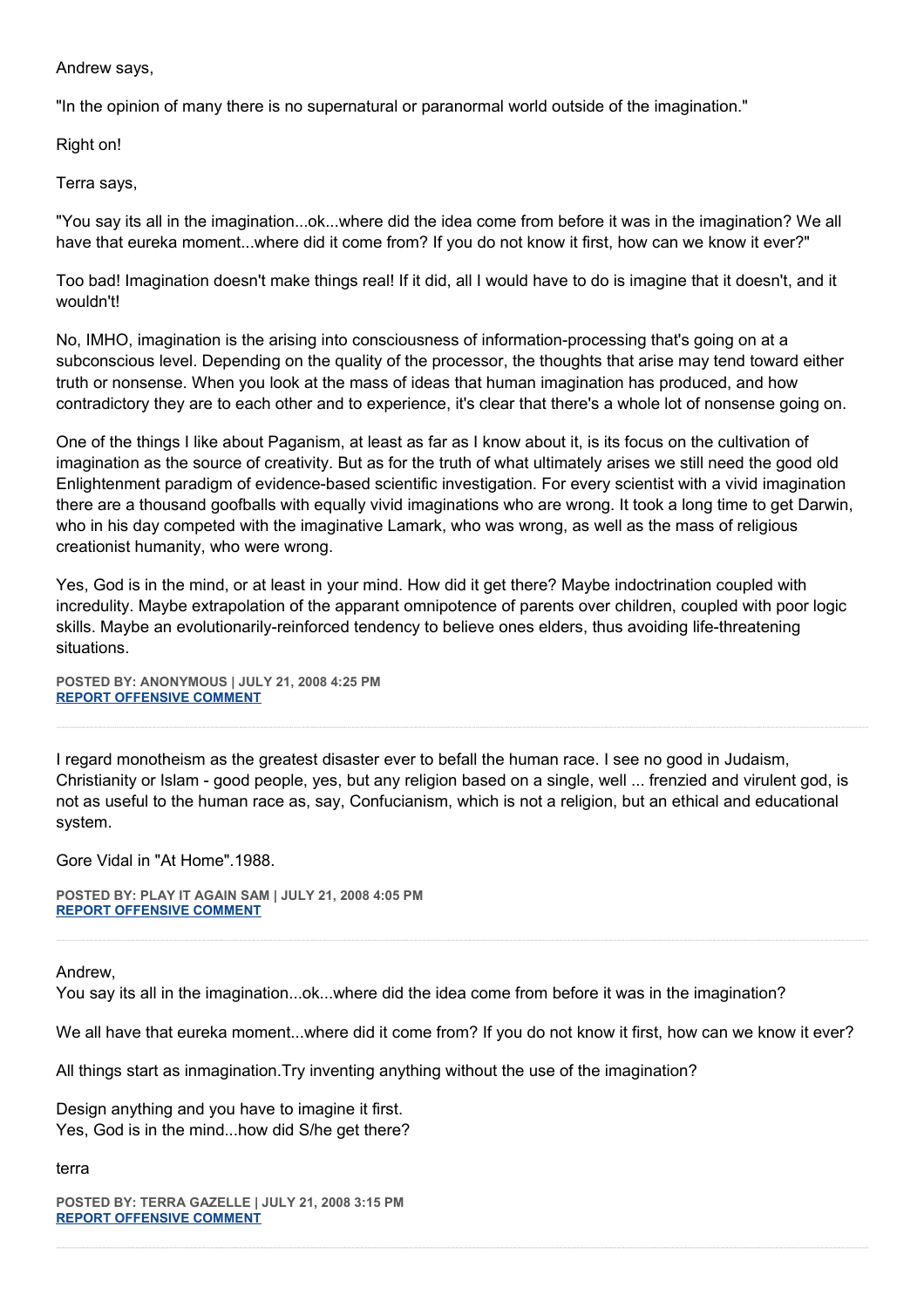The question is not about whether or not there is either eternal life or one or more gods/Gods but what is the connection between the two, if any?

The answer is at hoax-buster.org page 1 and very simple. God is a weapon used by crooks to extort money from people with threats they will killed. Killed means they will NOT go on to the next world be that world spirit or physical. Since there is no death then hell is required. Hell is a prison where those deprived of more life in the next world live. God is used by the terrorists who threaten with hell as the means of arresting, trying, convicting and carrying out the hell sentence which happens between this world and the next world, (no sinners in heaven not even long enough to be prosecuted and thrown out).

There is no logical connection what so ever between God and life. The only connection is between God and death -the removal of our immortal beings from society. To authenticate the claim that God deprives people of life the terrorists claim God created everything.

There is no logical connection between God creating everything and God depriving folks of life. In fact, that makes no sense at all. It's like God creates creatures to torture them. God never says to us directly to do or not do. It's ministers that threaten us with hell for doing and not doing what they and NOT God dictate.

In it's most elementary definition religion is J-Hawking along the road from this world to the next. The logical conclusion is that the ministry does NOT believe there is a God that punishes crooks else they wouldn't J-Hawk. J-Hawking the eternal life trail is conceivably the deadliest of deadly sins. It makes the minister like unto God -a violation of the first commandment which is the only logical commandment.

I'll go back to where I began here. I'll need to shoot that demon on the nebol bridge and throw Willis a line down there in hell and try to drag him out. He had better hope there is no God that cares.

What the survey shows is that atheists believe there is a God but don't believe ministers represent God or know what God wants. The Bible says it's the word of Devil. The Bible is all ministers have to say they know what God wants.

And you wonder why things are so fouled up. Does the ministry picking those to run our government have anything to do with it? Keep the faith in ministers. Ministers are moral, respectable and know what they want. God wills what they want.

**POSTED BY: BGONE | JULY 20, 2008 4:29 PM [REPORT OFFENSIVE COMMENT](mailto:blogs@washingtonpost.com?subject=On%20Faith%20Panelists%20Blog%20%20%7C%20%20BGone%20%20%7C%20%20The%20Supernatural%20Is%20What%20the%20Paranormal%20May%20Be:%20Real%20%20%7C%20%204276859&body=%0D%0D%0D%0D%0D================%0D?__mode=view%26_type=comment%26id=4276859%26blog_id=618)**

"The fact that they don't is an argument not for atheism but for awed humility face to face with the divine transcendence "

Or that they are a load of drivel.

**POSTED BY: HAIRYSTEVE20 | JULY 20, 2008 2:30 PM [REPORT OFFENSIVE COMMENT](mailto:blogs@washingtonpost.com?subject=On%20Faith%20Panelists%20Blog%20%20%7C%20%20Hairysteve20%20%20%7C%20%20The%20Supernatural%20Is%20What%20the%20Paranormal%20May%20Be:%20Real%20%20%7C%20%204275434&body=%0D%0D%0D%0D%0D================%0D?__mode=view%26_type=comment%26id=4275434%26blog_id=618)**

Interesting, Bgone, only, this 'death' thing, well. It seems a little silly, if convenient, to believe you can believe in your head that there exists a state of non-being about which your nonexistence can later or even presently gloat.

Strictly speaking, if my past lives are my imagination, my imagination has a lot in common with certain pretty detailed record-keeping. It's of course theoretically possible that information came some other way and that's someone else's memories, but, that's constructing whole other scenarioes a little more improbable than experience is anyway.

\*Brains\* are obviously mortal, but it takes a certain form of hubris to figure that's all there is to a living universe, I would say.

Sometimes people ask of 'religion' to tell them their brain won't die, or of atheism to tell them they won't have to live without their present personality.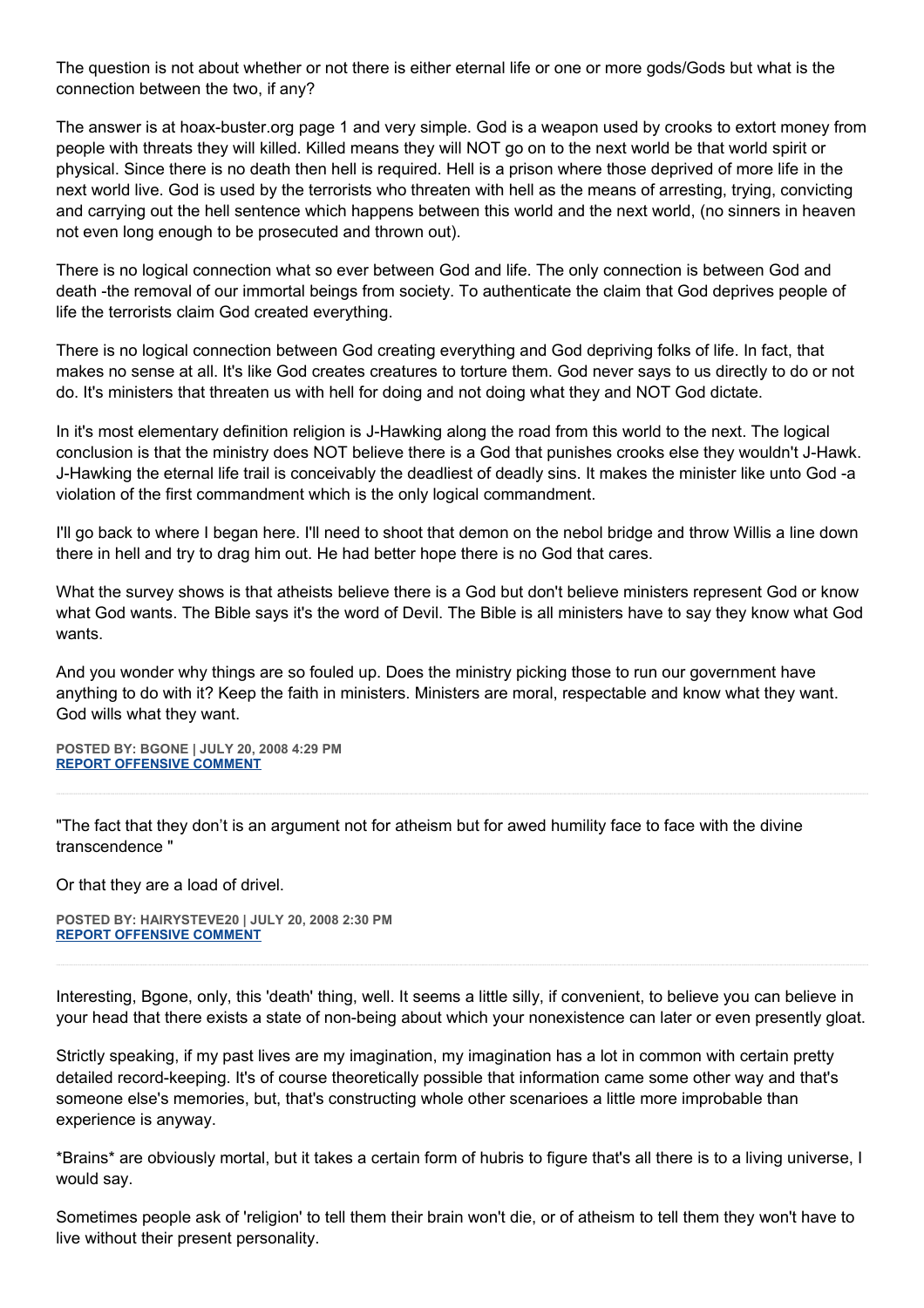As for whether or not that's at all meaningful to living a better life, that's up to you to work out.

**POSTED BY: PAGANPLACE | JULY 19, 2008 8:09 PM [REPORT OFFENSIVE COMMENT](mailto:blogs@washingtonpost.com?subject=On%20Faith%20Panelists%20Blog%20%20%7C%20%20Paganplace%20%20%7C%20%20The%20Supernatural%20Is%20What%20the%20Paranormal%20May%20Be:%20Real%20%20%7C%20%204263489&body=%0D%0D%0D%0D%0D================%0D?__mode=view%26_type=comment%26id=4263489%26blog_id=618)**

Religion is really easy to understand. It's based upon the principle that there is life after death. That means there is no death but rather a transition from this world to the next. Religion says that those who don't do and not-do what they say will not make it to the next world.

1. Dead is dead - no more life.

2. There is no death - more life means never ending life

2.1 More life is in a spirit world

2.2 More life is in a world like this one

What does God have to do with it?

**POSTED BY: BGONE | JULY 19, 2008 5:14 PM [REPORT OFFENSIVE COMMENT](mailto:blogs@washingtonpost.com?subject=On%20Faith%20Panelists%20Blog%20%20%7C%20%20BGone%20%20%7C%20%20The%20Supernatural%20Is%20What%20the%20Paranormal%20May%20Be:%20Real%20%20%7C%20%204261735&body=%0D%0D%0D%0D%0D================%0D?__mode=view%26_type=comment%26id=4261735%26blog_id=618)**

""Transcendence" is Latin for "climbing across/down/up," and we are climbers with ladders too short. "

That's what you get for believing in the ladder salesmen when free-climbing is in order. :)

**POSTED BY: PAGANPLACE | JULY 19, 2008 4:06 PM [REPORT OFFENSIVE COMMENT](mailto:blogs@washingtonpost.com?subject=On%20Faith%20Panelists%20Blog%20%20%7C%20%20Paganplace%20%20%7C%20%20The%20Supernatural%20Is%20What%20the%20Paranormal%20May%20Be:%20Real%20%20%7C%20%204261071&body=%0D%0D%0D%0D%0D================%0D?__mode=view%26_type=comment%26id=4261071%26blog_id=618)**

"You see though your mentor Asked the wrong question. He asked if the tree was Holy which from a Christian perspective is the same as asking if the tree is God incarnate. To any Christian the answer is obviously no."

I think what Profesor Eliade was getting at, with the 'Please Leave' was that if \*that's\* all you're going to hear when discussing someone else's holy things, there's no point even being there.

Frankly, the World-Tree \*is\* holy, to a great number of indigenous and later cultures: the Christian Cross in some ways just chops it down and turns it into a man-carried holy \*artifact,\* a dead thing, even.

I mean, speaking of Coke-bottles and cargo cults, as cruel a form of punishment as crucifixion was, it had its own meaning to the culture it came from: people who set themselves above the world by treason and the like were suspended between Earth and Sky. (which of itself seems a corruption, but hey) It's still a holy thing to Christians.

Who have a certain history of cutting down sacred groves and world-trees, actually. In Eliade's area of experise, anthropological studies of shamanism, it's very important not to insist on seeing the World-Tree as a 'false God' or 'artifact.' It's the center of the worlds, wherever it is, and basic to the worldview he was discussing.

Certain definitions of 'holy' may in fact preclude understanding. Cause those are about \*you,\* not the people he was teaching about.

**POSTED BY: PAGANPLACE | JULY 19, 2008 1:58 PM [REPORT OFFENSIVE COMMENT](mailto:blogs@washingtonpost.com?subject=On%20Faith%20Panelists%20Blog%20%20%7C%20%20Paganplace%20%20%7C%20%20The%20Supernatural%20Is%20What%20the%20Paranormal%20May%20Be:%20Real%20%20%7C%20%204259767&body=%0D%0D%0D%0D%0D================%0D?__mode=view%26_type=comment%26id=4259767%26blog_id=618)**

I regard monotheism as the greatest disaster ever to befall the human race. I see no good in Judaism, Christianity or Islam - good people, yes, but any religion based on a single, well ... frenzied and virulent god, is not as useful to the human race as, say, Confucianism, which is not a religion, but an ethical and educational system.

Gore Vidal in "At Home".1988.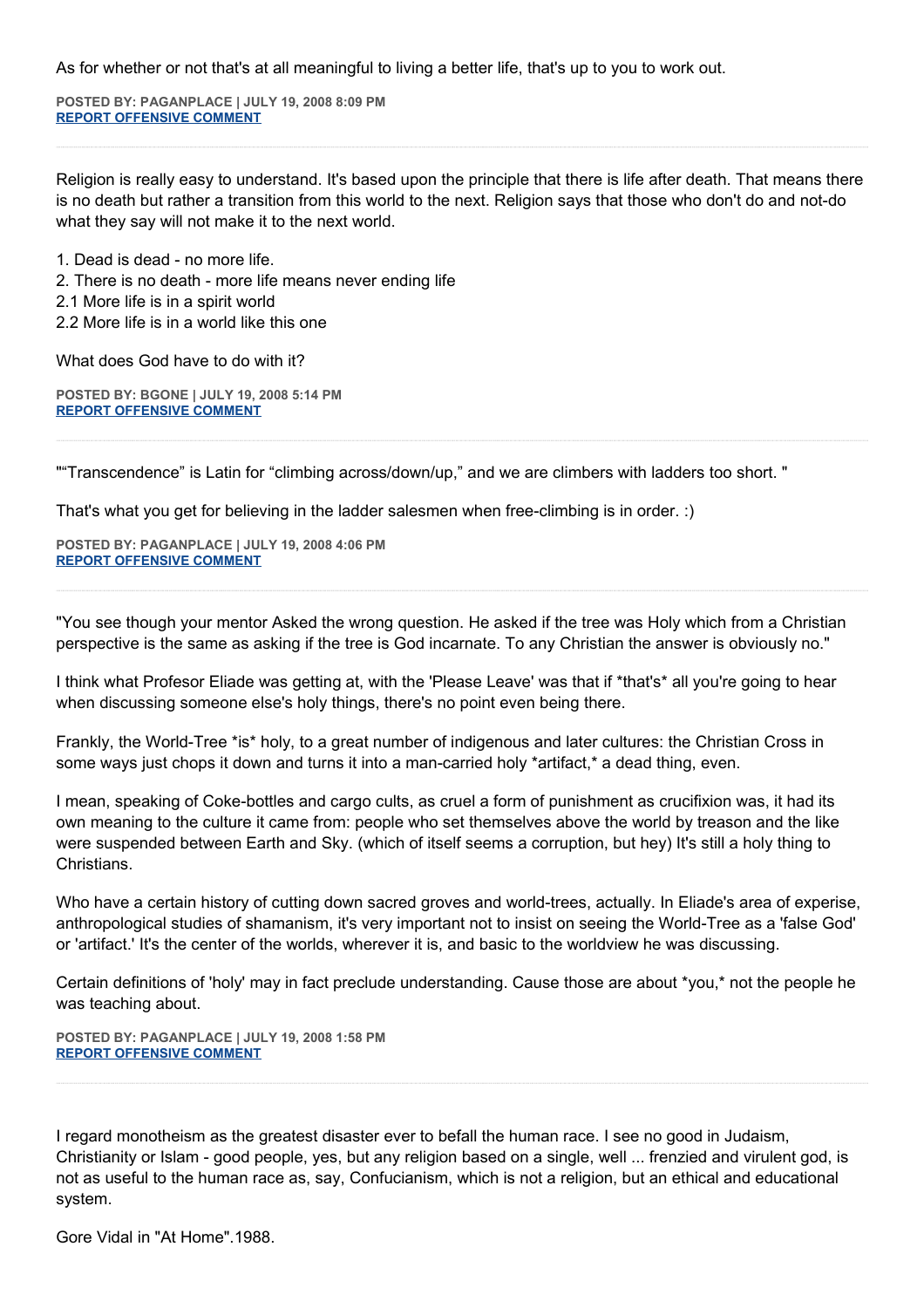For the Christian their is only one heaven.

**POSTED BY: GARYD | JULY 18, 2008 7:38 PM [REPORT OFFENSIVE COMMENT](mailto:blogs@washingtonpost.com?subject=On%20Faith%20Panelists%20Blog%20%20%7C%20%20Garyd%20%20%7C%20%20The%20Supernatural%20Is%20What%20the%20Paranormal%20May%20Be:%20Real%20%20%7C%20%204249035&body=%0D%0D%0D%0D%0D================%0D?__mode=view%26_type=comment%26id=4249035%26blog_id=618)**

Andrew;

I liked your comment on the supernatural; "you can see it better with your eyes closed".

Of course, it's in the mind where even the most preposterous imaginings comfortably reside.

**POSTED BY: CLEAVER | JULY 18, 2008 3:14 PM [REPORT OFFENSIVE COMMENT](mailto:blogs@washingtonpost.com?subject=On%20Faith%20Panelists%20Blog%20%20%7C%20%20cleaver%20%20%7C%20%20The%20Supernatural%20Is%20What%20the%20Paranormal%20May%20Be:%20Real%20%20%7C%20%204245805&body=%0D%0D%0D%0D%0D================%0D?__mode=view%26_type=comment%26id=4245805%26blog_id=618)**

Mr Willis

It sounds like your education was all about indoctrination into different kinds of spooky thinking. Poor guy, how can you ever hope to get back in touch with reality?

I am just as sure that gods and fairies and angels and such things have no existence outside our imaginations as you are that there is a skygod, and all kinds of flying thingies out there somewhere in a parallel universe.

Religion is so childish. It has to go the way of alchemy and astrology eventually, or the world is really in trouble.

**POSTED BY: SIMON CALLED JIM | JULY 18, 2008 3:03 PM [REPORT OFFENSIVE COMMENT](mailto:blogs@washingtonpost.com?subject=On%20Faith%20Panelists%20Blog%20%20%7C%20%20simon%20called%20jim%20%20%7C%20%20The%20Supernatural%20Is%20What%20the%20Paranormal%20May%20Be:%20Real%20%20%7C%20%204245639&body=%0D%0D%0D%0D%0D================%0D?__mode=view%26_type=comment%26id=4245639%26blog_id=618)**

Anonymous: - your wish is granted.

**POSTED BY: THE GOOD FAIRY | JULY 17, 2008 6:35 PM [REPORT OFFENSIVE COMMENT](mailto:blogs@washingtonpost.com?subject=On%20Faith%20Panelists%20Blog%20%20%7C%20%20THE%20GOOD%20FAIRY%20%20%7C%20%20The%20Supernatural%20Is%20What%20the%20Paranormal%20May%20Be:%20Real%20%20%7C%20%204232826&body=%0D%0D%0D%0D%0D================%0D?__mode=view%26_type=comment%26id=4232826%26blog_id=618)**

Magic (Paranormal) and Religion are reviewed at**[http://en.wikipedia.org/wiki/Magic\\_\(paranormal\)](http://en.wikipedia.org/wiki/Magic_(paranormal))**

**POSTED BY: CONCERNED THE CHRISTIAN NOW LIBERATED | JULY 17, 2008 12:13 PM [REPORT OFFENSIVE COMMENT](mailto:blogs@washingtonpost.com?subject=On%20Faith%20Panelists%20Blog%20%20%7C%20%20Concerned%20The%20Christian%20Now%20Liberated%20%20%7C%20%20The%20Supernatural%20Is%20What%20the%20Paranormal%20May%20Be:%20Real%20%20%7C%20%204229481&body=%0D%0D%0D%0D%0D================%0D?__mode=view%26_type=comment%26id=4229481%26blog_id=618)**

Hmmm, the poll did not address belief in "pretty/ugly, wingie, talking thingies. Tis strange since one would assume they would be considered in the realm of the paranormal (definition- Beyond the range of normal experience or scientific explanation).

Some background on these "beyond the range of normal experience" thingies:

Joe Smith had his Moroni.

Jehovah Witnesses have their Jesus /Michael the archangel, the first angelic being created by God;

Mohammed had his Gabriel (this "tinkerbell" got around).

Jesus and his family had Michael, Gabriel, and Satan, the latter being a modern day demon of the demented.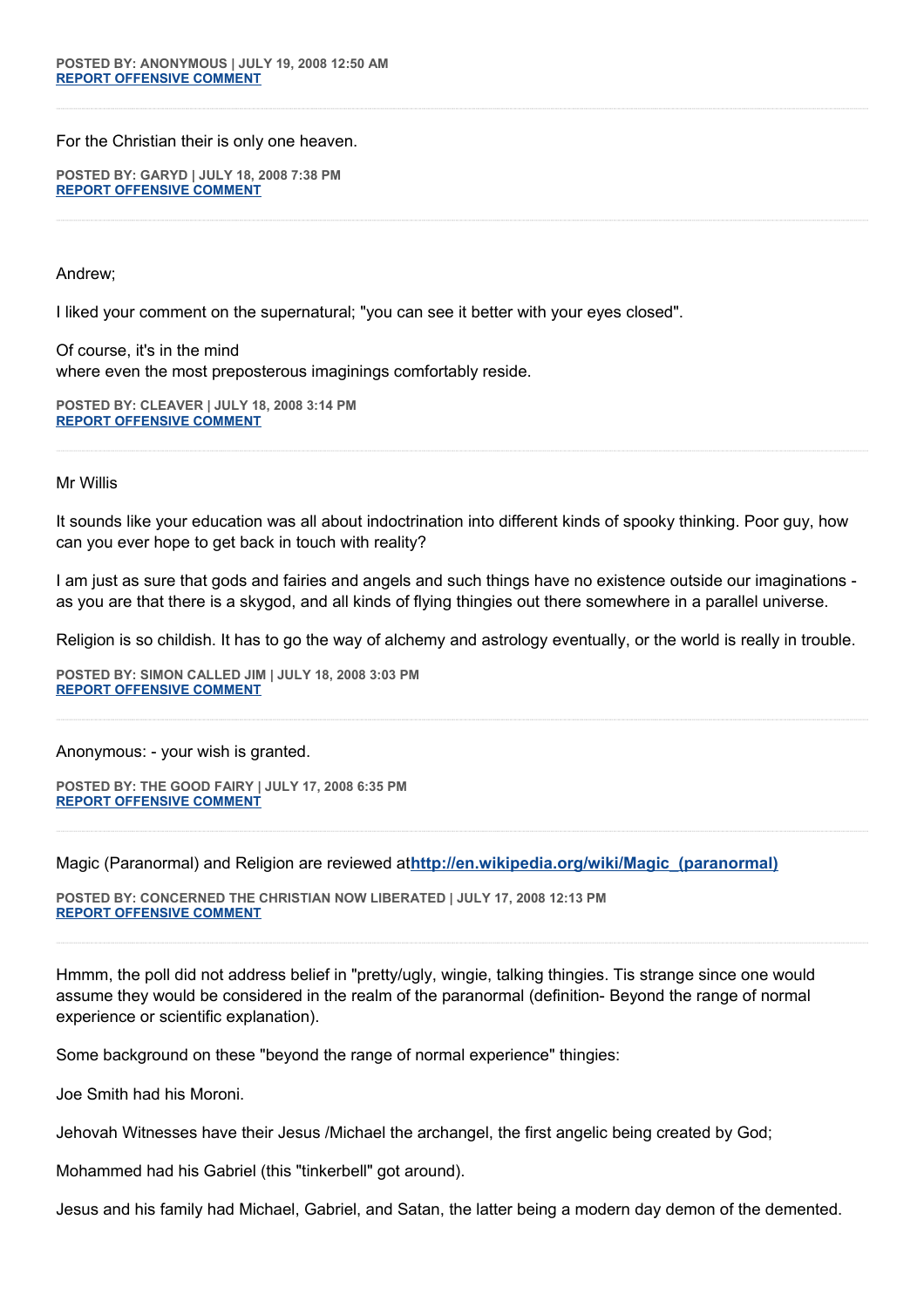The Abraham-Moses myths had their Angel of Death and other "no-namers" to do their dirty work or other assorted duties.

Contemporary biblical and religious scholars have relegated these "pretty/ugly wingie thingies" to the myth pile. We should do the same to include deleting all references to them in our religious operating manuals. Doing this will eliminate the prophet/profit/prophecy status of these founders and put them where they belong as simple humans just like the rest of us.

Some added references to "tinker bells".

"Latter-day Saints also believe that Michael the Archangel was Adam (the first man) when he was mortal, and Gabriel lived on the earth as Noah."

Apparently hallucinations did not stop with Joe Smith.

## **<http://www.newadvent.org/cathen/07049c.htm>**

"This belief in guardian angels can be traced throughout all antiquity; pagans, like Menander and Plutarch (cf. Euseb., "Praep. Evang.", xii), and Neo-Platonists, like Plotinus, held it. It was also the belief of the Babylonians and Assyrians, as their monuments testify, for a figure of a guardian angel now in the British Museum once decorated an Assyrian palace, and might well serve for a modern representation; while Nabopolassar, father of Nebuchadnezzar the Great, says: "He (Marduk) sent a tutelary deity (cherub) of grace to go at my side; in everything that I did, he made my work to succeed."

Catholic monks and Dark Age theologians also did their share of hallucinating:

"TUBUAS-A member of the group of angels who were removed from the ranks of officially recognized celestial hierarchy in 745 by a council in Rome under Pope Zachary. He was joined by Uriel, Adimus, Sabaoth, Simiel, and Raguel."

And tinkerbells go way, way back:

"In Zoroastrianism there are different angel like creatures. For example each person has a guardian angel caled Fravashi. They patronize human being and other creatures and also manifest god's energy. Also, the Amesha Spentas have often been regarded as angels, but they don't convey messages, but are rather emanations of Ahura Mazda ("Wise Lord", God); they appear in an abstract fashion in the religious thought of Zarathustra and then later (during the Achaemenid period of Zoroastrianism) became personalized, associated with an aspect of the divine creation (fire, plants, water...)."

"The beginnings of the biblical belief in angels must be sought in very early folklore. The gods of the Hittites and Canaanites had their supernatural messengers, and parallels to the Old Testament stories of angels are found in Near Eastern literature. "

"The 'Magic Papyri' contain many spells to secure just such help and protection of angels. From magic traditions arose the concept of the guardian angel. "

For added information see the review at:

**<http://en.wikipedia.org/wiki/Angel>**

**POSTED BY: CONCERNED THE CHRISTIAN NOW LIBERATED | JULY 17, 2008 12:02 AM [REPORT OFFENSIVE COMMENT](mailto:blogs@washingtonpost.com?subject=On%20Faith%20Panelists%20Blog%20%20%7C%20%20Concerned%20The%20Christian%20Now%20Liberated%20%20%7C%20%20The%20Supernatural%20Is%20What%20the%20Paranormal%20May%20Be:%20Real%20%20%7C%20%204223846&body=%0D%0D%0D%0D%0D================%0D?__mode=view%26_type=comment%26id=4223846%26blog_id=618)**

Sorry you can't escape the prosperity theologians and likely not Falwell either by going to hell. They put too many lies in the mouth of God. The Bible itself says for such it would be better if they had not been born at all.

Let me see if I can clear up some of your problems Dr. Ellis.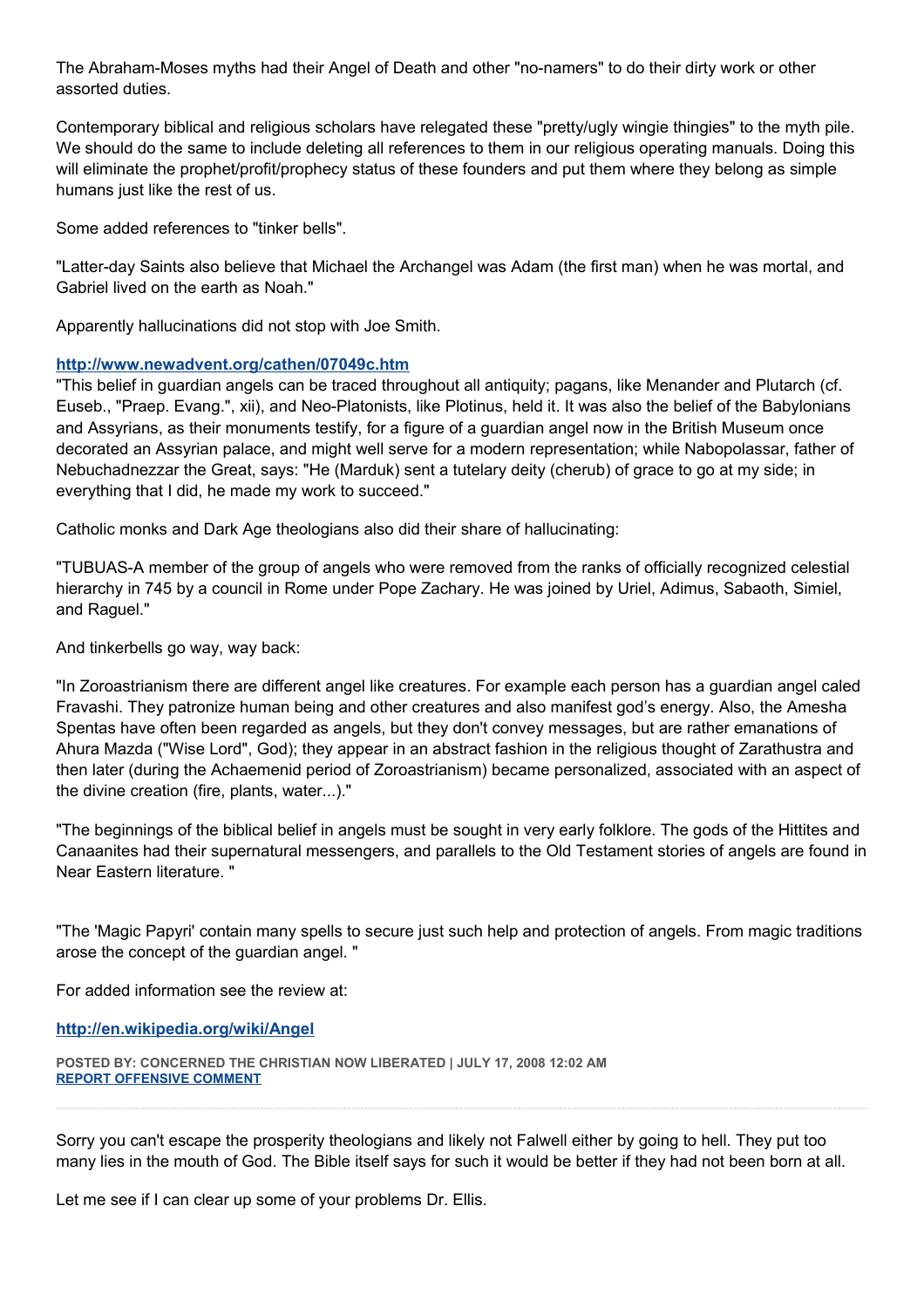The Supernatural is obviously everything that is beyond or outside of what we consider to be natural. That is the best anyone can do in defining it simply because it is beyond our ability to accurately describe it. It won't fit on a microscope slide, it won't replicate itself for our convenience, we can't reproduce it in a laboratory. The best we can do is say that some of it appears to be bad and some of it appears to be Good or Holy Though Holy in the Bible seems to be to good as good is to bad.

You see though your mentor Asked the wrong question. He asked if the tree was Holy which from a Christian perspective is the same as asking if the tree is God incarnate. To any Christian the answer is obviously no. However had he asked if the tree was supernatural the correct response would have been "I don't know". Why? simply because until the tree does something or is revealed to be something other than what it appears to be we cannot say accurately yes or no.

**POSTED BY: GARYD | JULY 16, 2008 9:24 PM [REPORT OFFENSIVE COMMENT](mailto:blogs@washingtonpost.com?subject=On%20Faith%20Panelists%20Blog%20%20%7C%20%20Garyd%20%20%7C%20%20The%20Supernatural%20Is%20What%20the%20Paranormal%20May%20Be:%20Real%20%20%7C%20%204222615&body=%0D%0D%0D%0D%0D================%0D?__mode=view%26_type=comment%26id=4222615%26blog_id=618)**

BGone;

I think I'd prefer to stay dead than awake in some creepy place called Heaven, with everybody singing hymns and praying all the time and people like Jerry Falwell on TV up there too I bet, and Jesus signing autographs, and folk queuing up to see God.And no beer, no dope, no dames,no baseball, no television. Only religious books and magazines.

That's what I would call hell. I'd rather be dead. And I'm sure I will be.

**POSTED BY: ANONYMOUS | JULY 16, 2008 7:13 PM [REPORT OFFENSIVE COMMENT](mailto:blogs@washingtonpost.com?subject=On%20Faith%20Panelists%20Blog%20%20%7C%20%20Anonymous%20%20%7C%20%20The%20Supernatural%20Is%20What%20the%20Paranormal%20May%20Be:%20Real%20%20%7C%20%204221472&body=%0D%0D%0D%0D%0D================%0D?__mode=view%26_type=comment%26id=4221472%26blog_id=618)**

Mr Elliott

All those words without once mentioning the imagination.

In the opinion of many there is no supernatural or paranormal world outside of the imagination. I bet you can see it better with your eyes closed. Where else could it possibly be if not there? Because that's where God is too, isn't it. In the mind and only in the mind.

I

**POSTED BY: ANDREW | JULY 16, 2008 6:59 PM [REPORT OFFENSIVE COMMENT](mailto:blogs@washingtonpost.com?subject=On%20Faith%20Panelists%20Blog%20%20%7C%20%20andrew%20%20%7C%20%20The%20Supernatural%20Is%20What%20the%20Paranormal%20May%20Be:%20Real%20%20%7C%20%204221339&body=%0D%0D%0D%0D%0D================%0D?__mode=view%26_type=comment%26id=4221339%26blog_id=618)**

Gee. And yet ... I don't believe you, pal.

**POSTED BY: JONNY | JULY 16, 2008 5:25 PM [REPORT OFFENSIVE COMMENT](mailto:blogs@washingtonpost.com?subject=On%20Faith%20Panelists%20Blog%20%20%7C%20%20jonny%20%20%7C%20%20The%20Supernatural%20Is%20What%20the%20Paranormal%20May%20Be:%20Real%20%20%7C%20%204220602&body=%0D%0D%0D%0D%0D================%0D?__mode=view%26_type=comment%26id=4220602%26blog_id=618)**

Willis, we're so old that soon we will find out what happens to dead people. I'm not worried. How about you? What if that demon guarding the bridge we must cross to get from here to the next life is there?

I don't know about you but for me it's bury me with my shotgun, (objects in the near vicinity of the dead body are also duplicated on the nebol bridge. Jesus said so). If them devils can't be shot why do they have shields.

If I go first that bridge will be cleared for your crossing. I don't know if I can throw you a line and get you back up out of hell and onto the bridge or not. So take real good care of yourself. You definitely want me to take the point.

**POSTED BY: BGONE | JULY 16, 2008 2:01 PM [REPORT OFFENSIVE COMMENT](mailto:blogs@washingtonpost.com?subject=On%20Faith%20Panelists%20Blog%20%20%7C%20%20BGone%20%20%7C%20%20The%20Supernatural%20Is%20What%20the%20Paranormal%20May%20Be:%20Real%20%20%7C%20%204218775&body=%0D%0D%0D%0D%0D================%0D?__mode=view%26_type=comment%26id=4218775%26blog_id=618)**